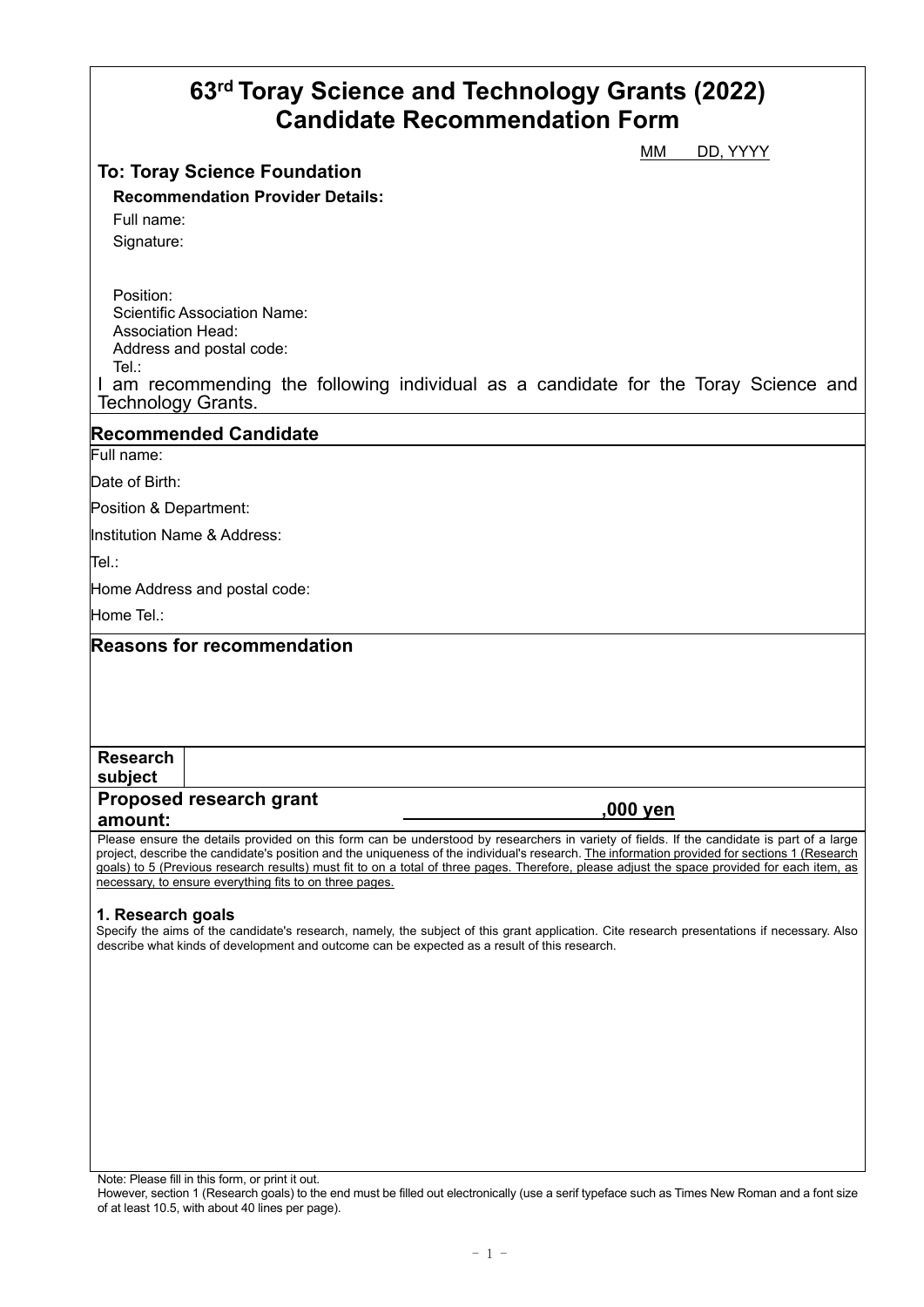#### **2. Research plan**

Please describe the candidate's research plan for the next three years or so, with regard to the research specified in section 1 (Research goals). Feel free to describe any subsequent long-term plans.

### **3. Importance of this research for related fields**

Please specify what impact the planned research could have on research development worldwide.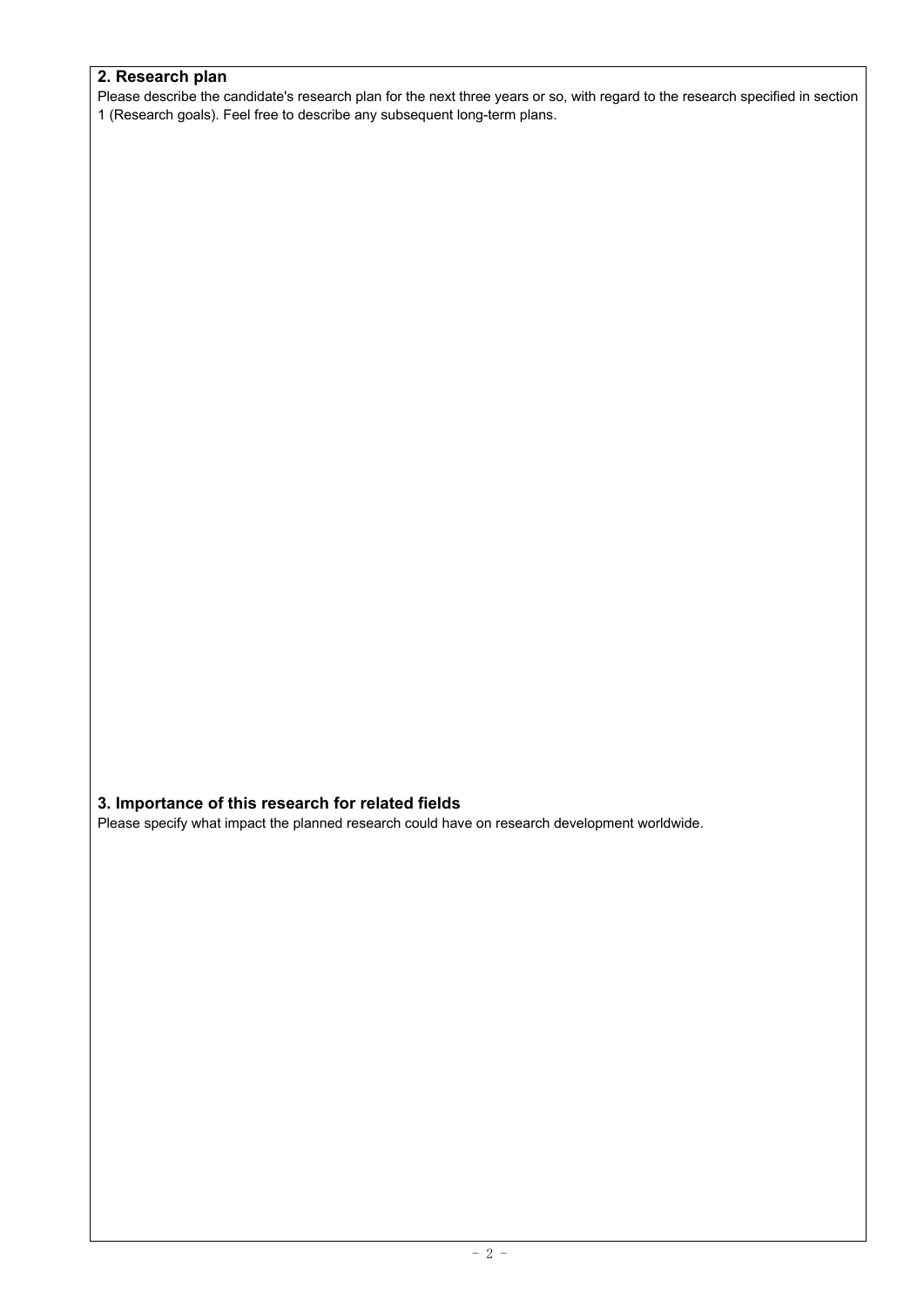#### **4. Major collaborators** (not including students)

Full Name:

Date of Birth:

Position & Department:

Institution Name & Address:

### **5. Previous research results**

Outline the development of the research theme chronologically, citing the candidate's published work. Please note the significance of findings that form the basis of the research goals and plans above.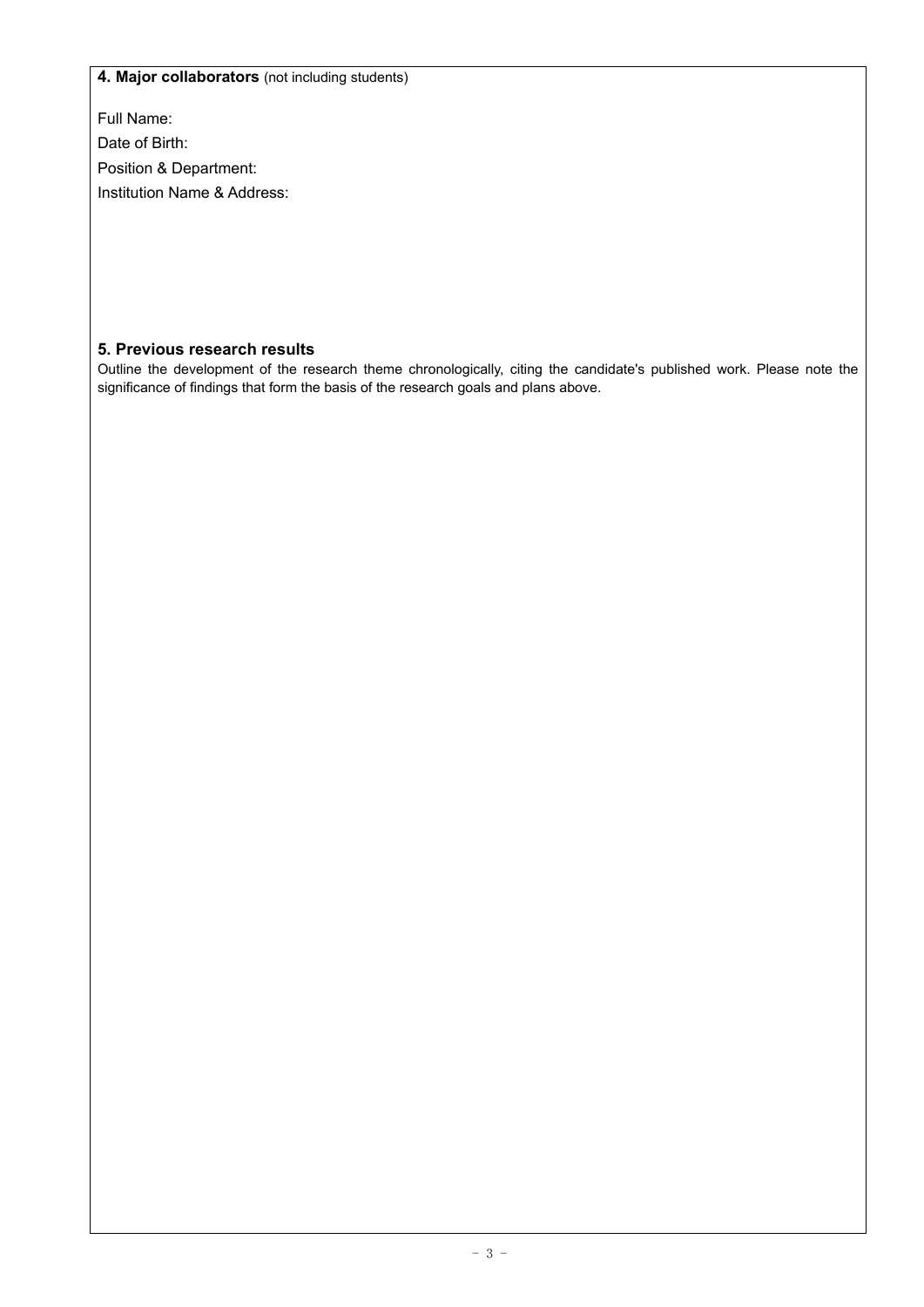#### **6. Specification of proposed grant use**

Divide the proposed grant use into three expense categories: 1) Equipment, 2) Supplies, and 3) Other. Provide further details for each of these expense types. Indicate the estimated total amount of expenses. If the total expenses are more than the requested grant amount, explain how the remaining funds will be covered. Describe the main equipments required as specifically as possible.

**7. Grants received from Ministries, independent funding agencies, foundations, etc., since 2020**  Specify the name of each grant, along with the research subject and the direct expense amount. If the candidate is one of multiple research participants for any of the grants, please include the name of the principal researcher, the total amount of the grant, and the amount allocated to the candidate.

Confirmed grants (including those for which the research period has ended)

Grants in the application stage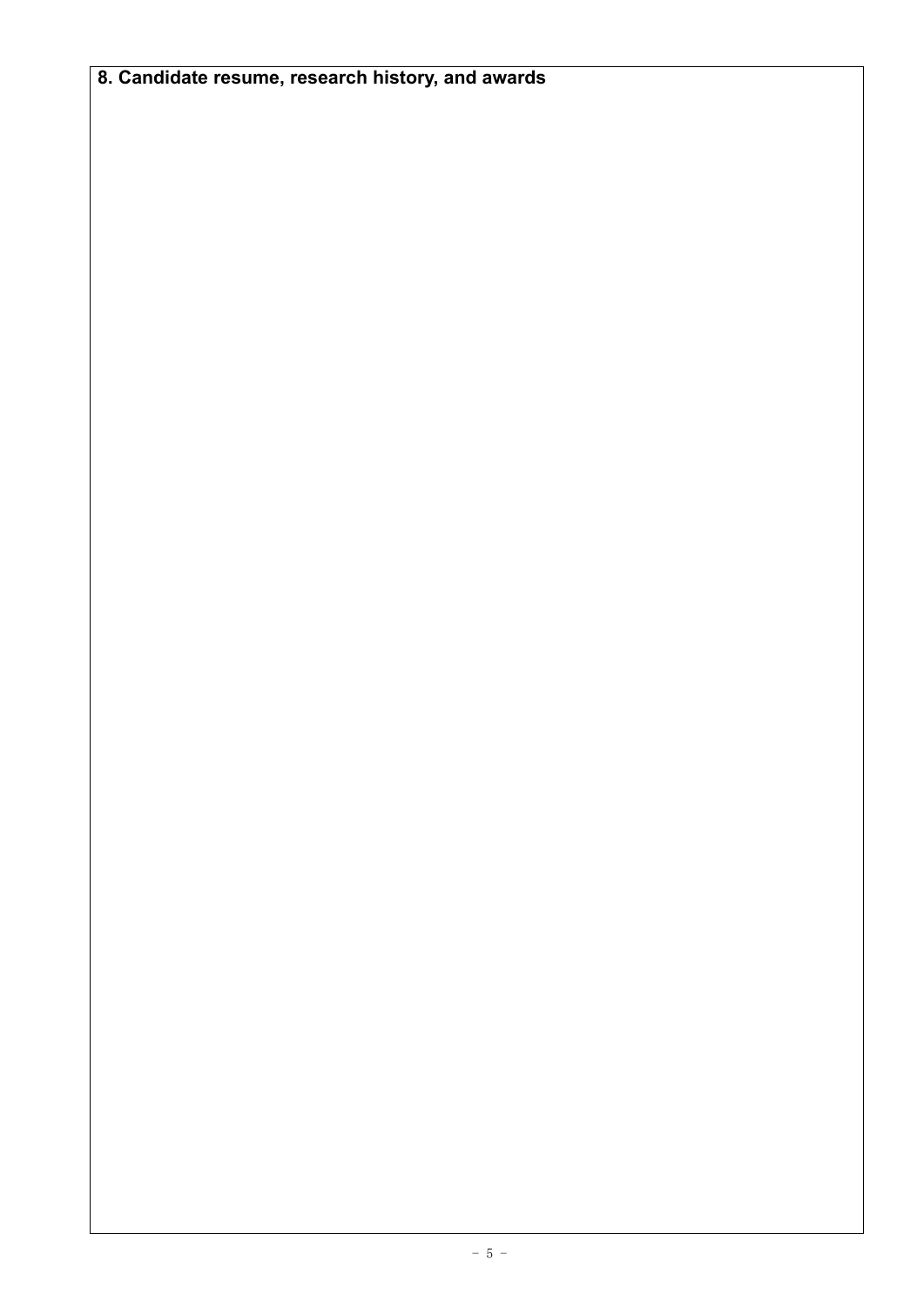#### **9. List of the candidate's major publications**

- For each paper please specify (all) the author name(s), title, publication (official abbreviation), volume, start and end pages,  $\overline{\ }$ and year. If there is not enough space below, attach the list (A4 size paper). Please underline candidate name, and mark corresponding author(s) by #
- Number the papers and indicate the most representative ones (five or less) by adding an asterisk (\*) before the numbers concerned. Finally, attach the reprint or copy for each of representative papers. Write the corresponding list number on the
- cover of each reprint (copy). Reprints (copies) will not be returned.